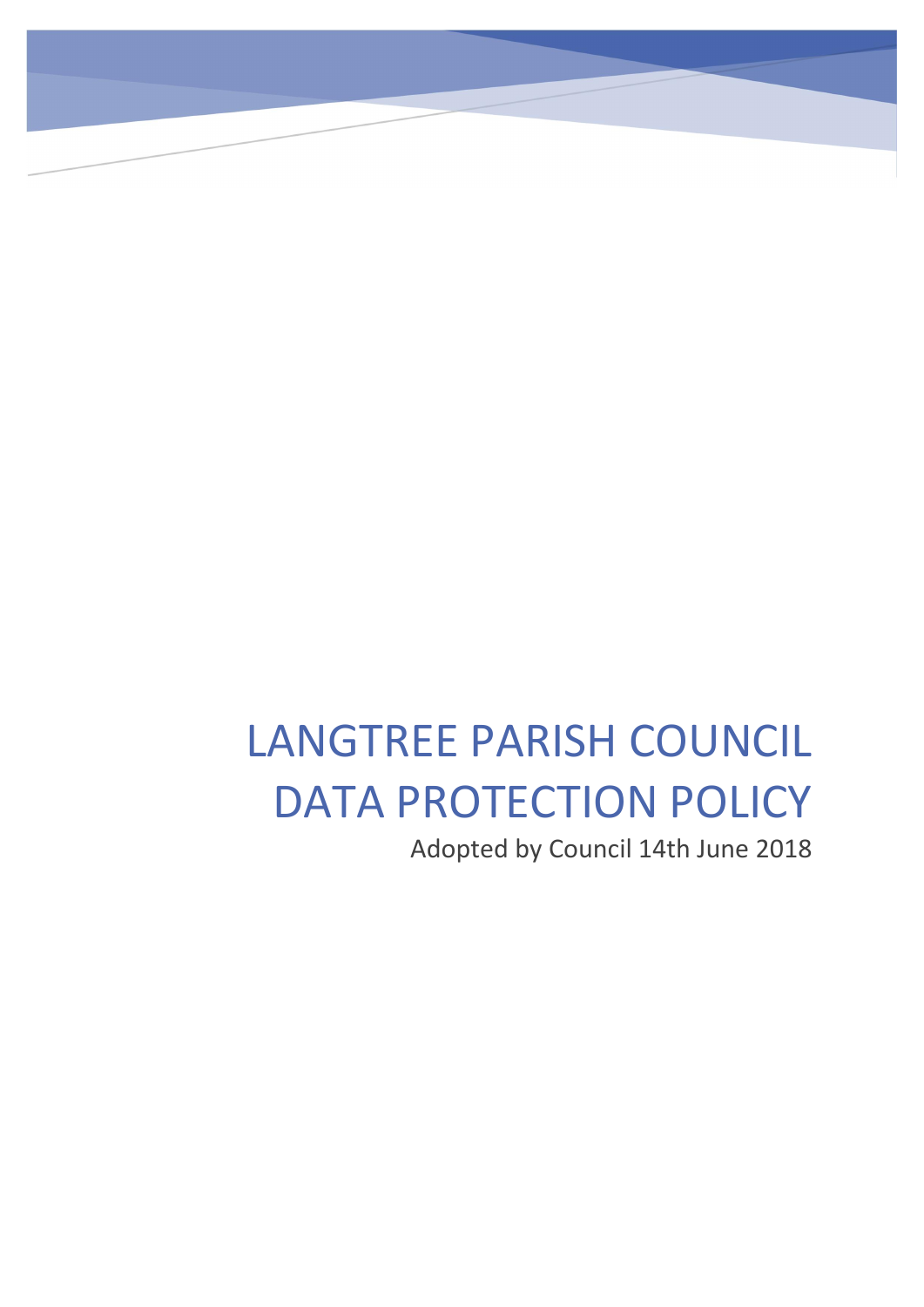## 1. Background

The Act comes into force 25th May 2018 and the Office of the Information Commissioner expects data controllers to be compliant before that date. This Act replaces the Data Protection Act 1998. The Act applies to 'personal data' that is data relating to a living person who can be identified from that data.

'Processing data' means any operation performed on that personal data such as collection, recording, use. The Parish Council does have data that relates to living individuals and does process data.

#### 2. Information Audit

The type of information the Council holds tends to be limited to name, address, telephone number and email address.

More detailed information is held for employees & councillors, (eg staff employment details & contracts, councillors' election registration forms & Registers of Interests).

In the normal course of business the Parish Council will receive personal data in connection with the following:

- Administration of the allotments
- Administration of the recreation ground
- Administration of employment matters
- Correspondence sent to the Council
- Contact details for local organisations
- Contact details for user groups
- Information supplied for the council website

Data relating to professional or business details in connection with the following:

- Auditing data shared with external & internal auditors
- **Insurance**
- Contact details & business information from suppliers & contractors

The Council is sometimes sent a copy of the electoral roll with updates through the year. The Data Protection issues associated with the electoral roll are the responsibility of Torridge District Council. The Council does not permit any third party to view the document.